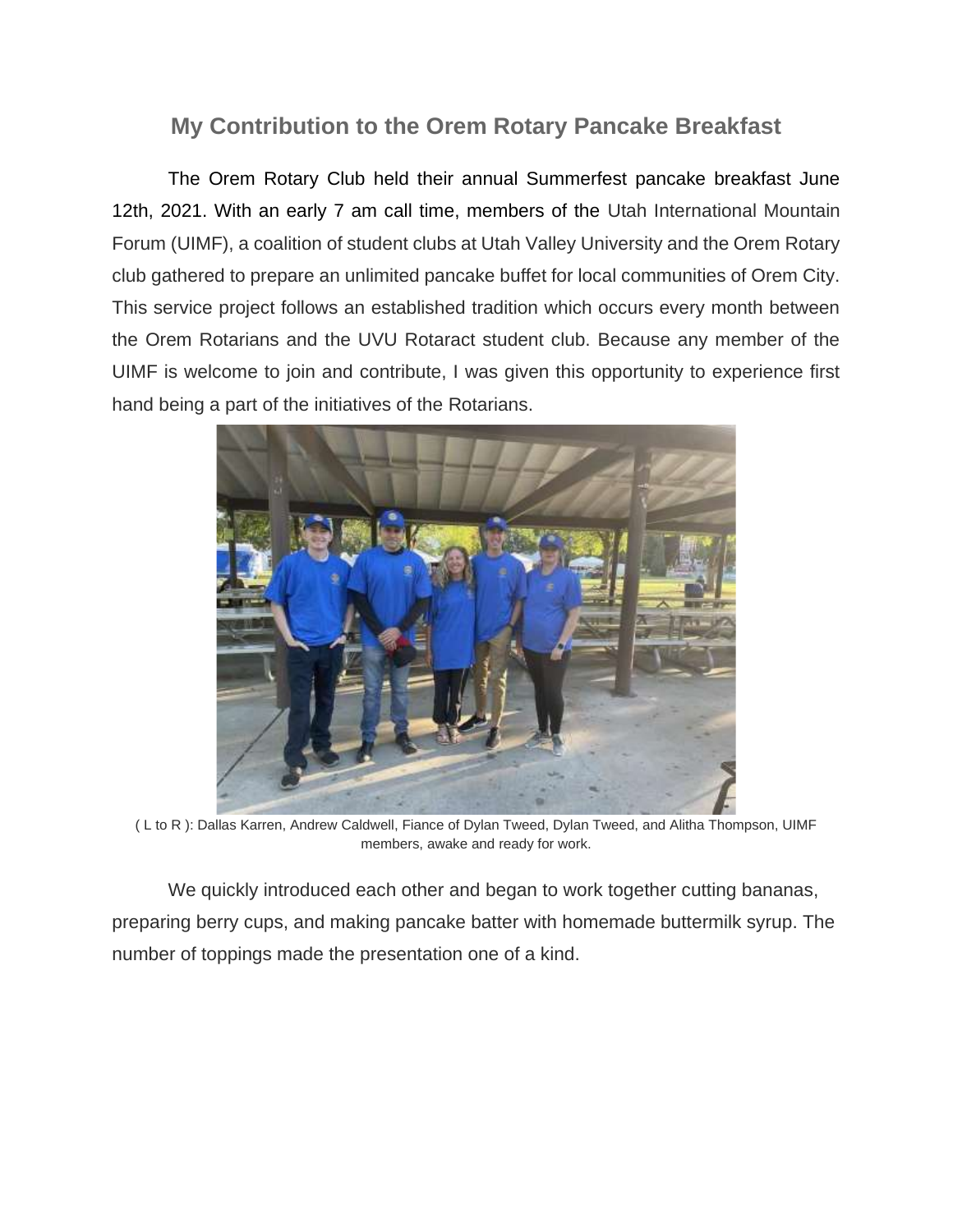

Cholpon Akmatalieva, Orem Rotarian and Byan Alghanmi, UVU Rotaractor prepared over 10 buckets of sliced bananas!

We finished with perfect timing as people began to gather with hungry eyes. It took a brief second to get everyone on the same page, but a rhythm soon began between the cooks and the servers. There were many new Covid-19 food regulations which everyone was more than willing to follow. It was an amazing feeling to be able to work and interact with the community again.



The offerings for the best pancakes of the year

The cooks took the extra time to make Mickey Mouse pancakes for the children, which we drowned in syrup, and I topped with whip cream smiles and a banana nose. The children would giggle, and the parents seemed to relax. It made the atmosphere more of a gathering of friends rather than strictly a fundraiser.